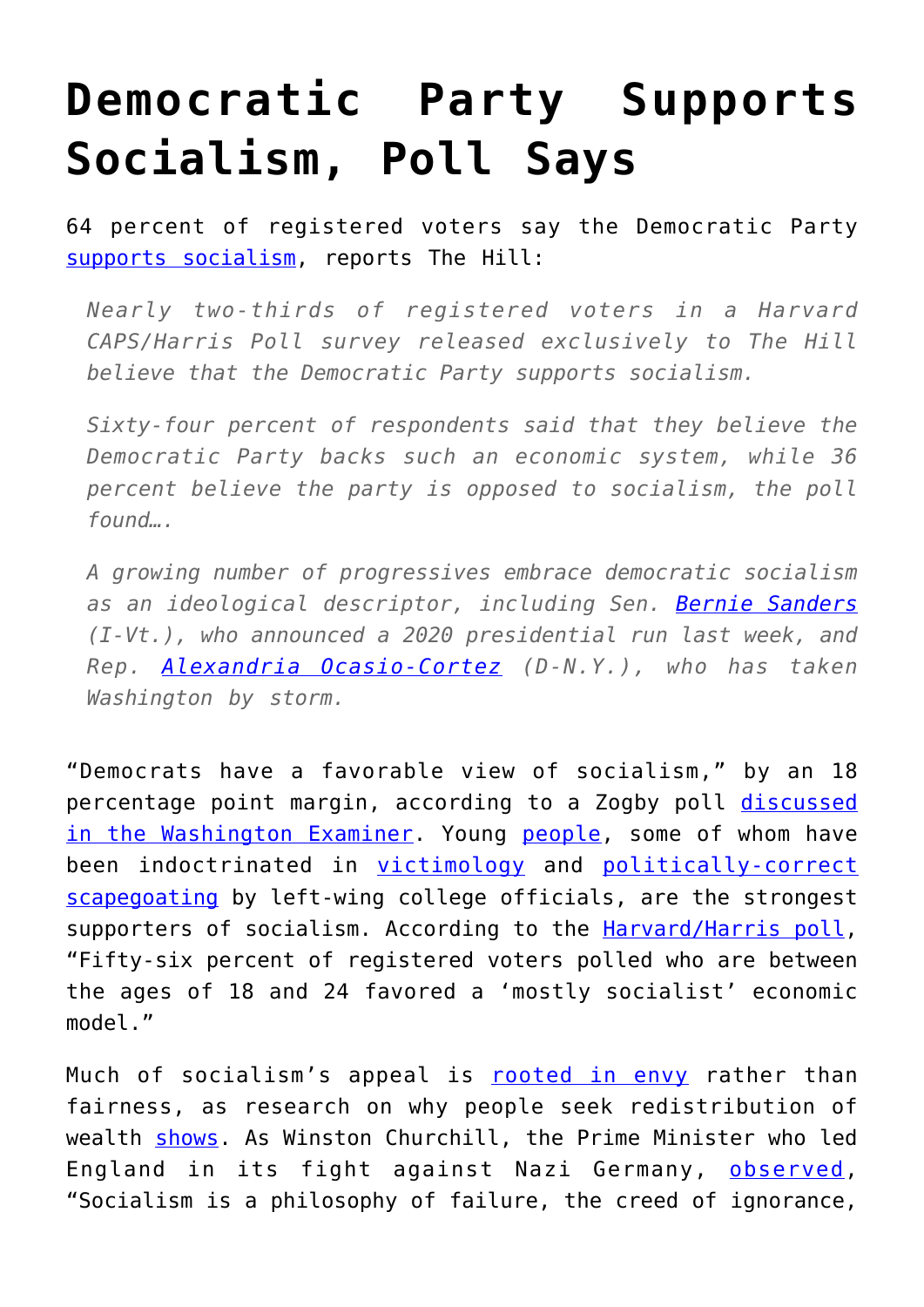and the gospel of envy, its inherent virtue is the equal sharing of misery."

The progressive webste Vox estimated in 2018 that the "Democratic Socialism" agenda [would cost \\$42 trillion](https://www.vox.com/the-big-idea/2018/8/7/17658574/democratic-socialism-cost-medicare-college-sanders-deficits-taxes) over ten years. That's twice the size of America's existing national debt, and paying for it would double the size of the federal budget.

Even so, that massive figure is almost certainly an underestimate. The \$42 trillion calculation doesn't include the cost of the Green New Deal, which has been [endorsed](https://libertyunyielding.com/2019/02/09/the-green-new-deal-is-actually-a-brown-new-deal/) by Democratic [Socialist](https://www.foxnews.com/politics/lifestyles-of-the-rich-and-socialist-bernie-sanders-has-3-houses-makes-millions) Bernie Sanders, who [leads the field](https://www.washingtonexaminer.com/news/new-hampshire-favors-bernie-sanders-in-democratic-primary-poll) of announced Democratic presidential candidates. Researchers say the Green New Deal would cost at least \$50 trillion, and perhaps [more than \\$90 trillion](https://libertyunyielding.com/2019/02/25/green-new-deal-could-cost-90-trillion-think-tank-says/) — four times the size of the entire U.S. economy, and [four times](https://libertyunyielding.com/2019/02/25/green-new-deal-could-cost-90-trillion-think-tank-says/) the size of America's national debt. Key elements of the Green New Deal could actually [increase greenhouse gas emissions](https://fee.org/articles/green-new-dealers-are-suspending-reality-with-policy-proposals/), according to energy experts like Michael Shellenberger and Thomas J. Pyle, by paying for unnecessary construction that results in pollution, and by shutting down power plants that don't even emit carbon dioxide but are needed for the stability of the power grid.

The Zogby and Harvard/Harris polls showing rising support for soci[a](https://libertyunyielding.com/2018/08/14/gallup-more-democrats-now-view-socialism-favorably-than-capitalism/)lism among Democrats are not outliers. According to a [Gallup survey](https://libertyunyielding.com/2018/08/14/gallup-more-democrats-now-view-socialism-favorably-than-capitalism/), 57 percent of Democrats have a positive view of socialism, while most don't have view capitalism positively. Democratic primary voters are showing a preference for socialism. In 2018, they [replaced](https://hotair.com/archives/2018/09/15/julia-salazar-highlights-post-truth-politics-left/) several Democratic legislators with [avowed](https://www.nytimes.com/2018/09/14/opinion/julia-salazar-socialism-democrats.html) socialists in safe Democratic seats. One was the [self-described](https://www.wsj.com/articles/socialists-are-no-strangers-to-congress-11546530927) "Democratic Socialist" Congresswoman Alexandria Ocasio-Cortez. The Democratic Party has moved so far left that Democratic elder statesmen such as former President Jimmy Carter have [warned](https://www.nbcnews.com/video/jimmy-carter-warns-democrats-against-leaning-too-left-ahead-of-midterms-1318626371533?v=railb&) against it. But Democratic officials are largely *ignoring such warnings*.